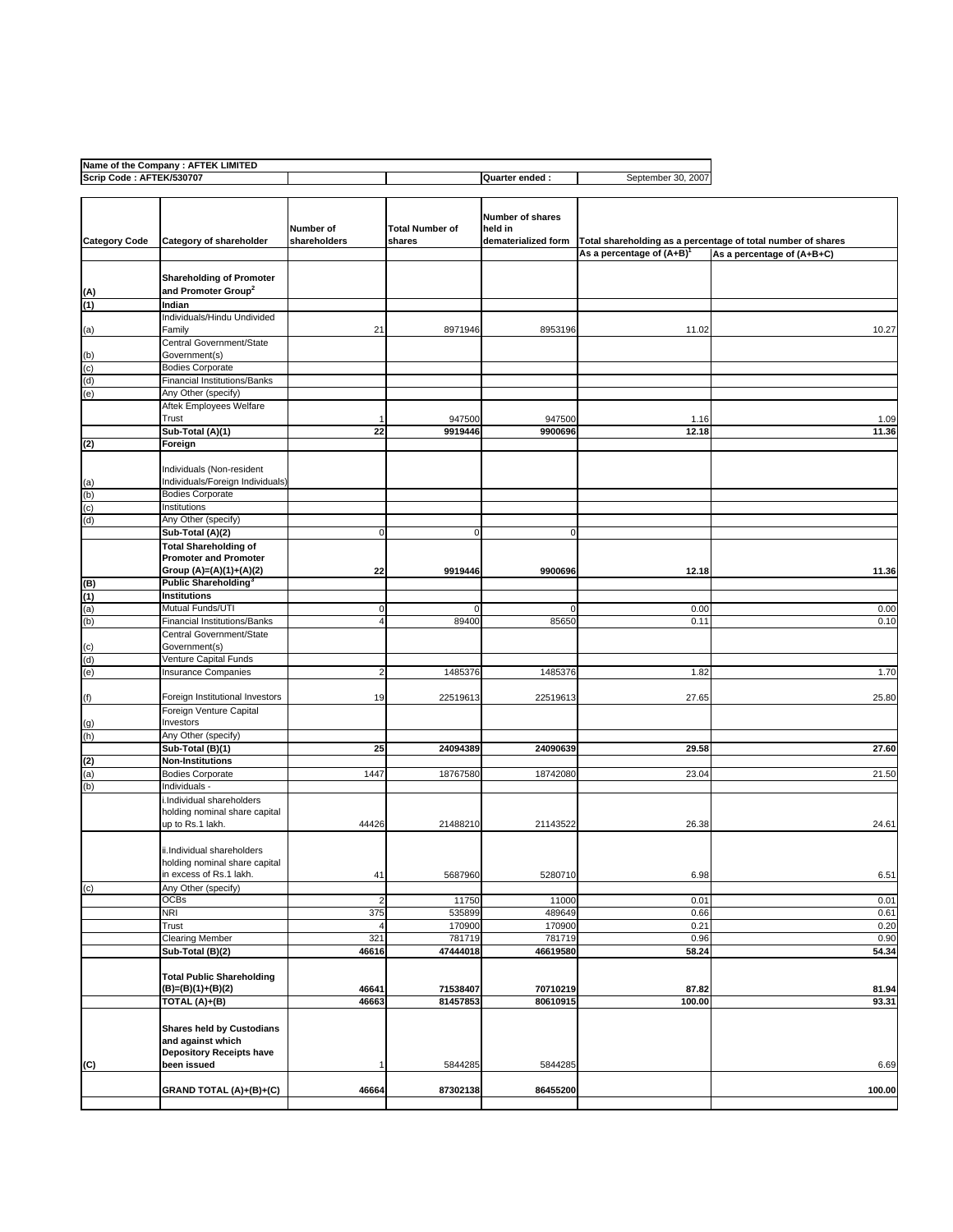(I)(b) **Statement showing Shareholding of persons belonging to the category "Promoter and Promoter Group"**

|                                   |                         | Shares as a percentage of total number of<br>shares {i.e., Grand Total (A)+(B)+(C) indicated |
|-----------------------------------|-------------------------|----------------------------------------------------------------------------------------------|
| Sr.No. Name of the shareholder    | <b>Number of shares</b> | in Statement at para (I)(a) above}                                                           |
| 1 KUNJANA BROOTA                  | 129082                  | 0.15                                                                                         |
| <b>2 POURNIMA NITIN SHUKLA</b>    | 19957                   | 0.02                                                                                         |
| <b>3 MAHESH CHANDER BROOTA</b>    | 166649                  | 0.19                                                                                         |
| <b>4 SUVIRA BHANDARI</b>          | 14037                   | 0.02                                                                                         |
| 5 POONAM MUKUL DALAL              | 40650                   | 0.05                                                                                         |
| 6 MUKUL DALAL                     | 304965                  | 0.35                                                                                         |
| 7 HUMNABADKAR ASHUTOSH VINAYAK    | 1333750                 | 1.53                                                                                         |
| <b>8 VARSHA MALEKAR</b>           | 5250                    | 0.01                                                                                         |
| 9 GAUTAM BROOTA                   | 38925                   | 0.04                                                                                         |
| 10 RAKESH CHANDER BROOTA          | 25187                   | 0.03                                                                                         |
| 11 PRABHA MOHAN DHURU             | 20375                   | 0.02                                                                                         |
| 12 MEERA RANJIT DHURU             | 19875                   | 0.02                                                                                         |
| <b>13 CHARUHAS VASANT KHOPKAR</b> | 619875                  | 0.71                                                                                         |
| <b>14 RANJIT MOHAN DHURU</b>      | 1371585                 | 1.57                                                                                         |
| 15 RAVINDRANATH UMAKANT MALEKAR   | 1383750                 | 1.59                                                                                         |
| <b>16 SAVE SANDIP CHINTAMANI</b>  | 1471722                 | 1.69                                                                                         |
| 17 NITIN KASHINATH SHUKLA         | 1344000                 | 1.54                                                                                         |
| <b>18 SAVE SNEHA</b>              | 14687                   | 0.02                                                                                         |
| 19 SUJATA ASHUTOSH HUMNABADKAR    | 375                     | 0.00                                                                                         |
| 20 VINAYAK APPARAO HUMNABADKAR    | 43125                   | 0.05                                                                                         |
| 21 PROMOD BROOTA                  | 604125                  | 0.69                                                                                         |
| 22 AFTEK EMPLOYEES' WELFARE TRUST | 947500                  | 1.09                                                                                         |
|                                   |                         |                                                                                              |
| Total                             | 9919446                 | 11.36                                                                                        |